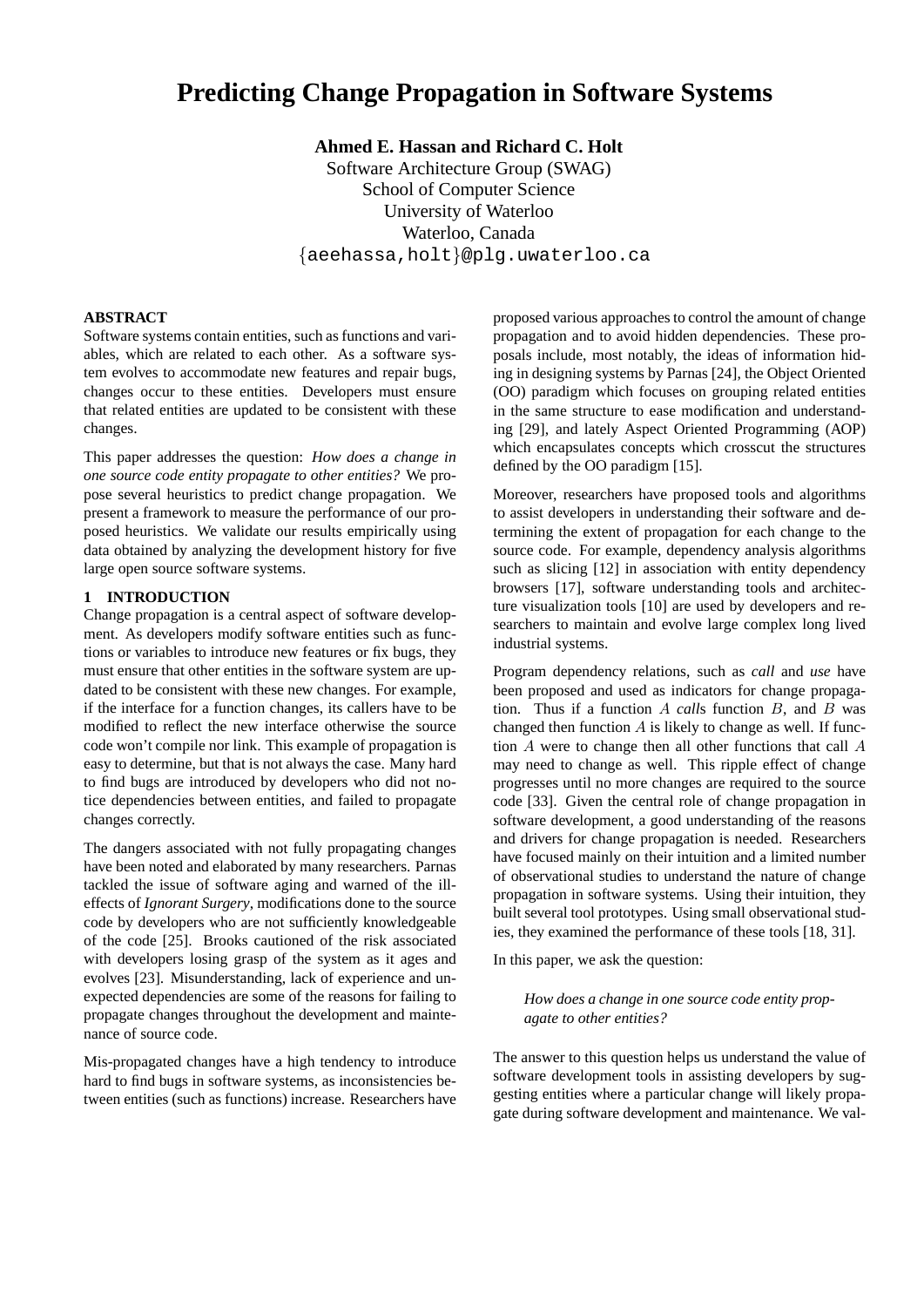idate our approach empirically using a large data set which is based on the development a history of five large open source software systems, developed for a total of over 40 years by hundreds of developers spread around the globe. We study changes to these large code bases using data derived from their source control repositories. Using this large data set, we follow a two step approach. First we empirically study several general heuristics that predict change propagation. For example, we study the probability that change propagates due to source code entities being in the same file, or having changed in the past together. By studying these general heuristics, we can measure the overall value of the data used by these heuristics. Then we use our newly acquired understanding to build enhanced heuristics and measure their effectiveness in predicting change propagation.

# **Organization of Paper**

The paper is organized as follows. In Section 2, we present source control repositories along with a classification of the data stored in these repositories. In Section 3, we give an overview of the change propagation process and present the steps taken by developers to propagate changes. Then in section 4, we present a framework to study the performance of heuristics that predict change propagation. Several general heuristics for predicting change propagation are proposed in Section 5. Then in Section 6 we empirically study the performance of some of these heuristics. In Section 7, we survey related work in software evolution, program extraction, impact analysis and change propagation. Finally in Section 8 we summarize our work and propose future work directions and challenges based on our results.

# **2 SOURCE CONTROL REPOSITORIES AND CHANGE**

To carry out our study of change propagation, we used data stored in the source control repository. In this section we give an overview of the type of data stored in these repositories. We also present the processing we performed to conduct the study presented herein.

Source control systems such as CVS and Perforce [26] are used by large software projects. These control systems track changes to the source code over time. This permits multiple developers to work simultaneously on a large project without worrying about their changes being lost. Most source control systems reconcile changes made simultaneously by developers working on the same file. Moreover, they keep a full record of all changes to each file in the system. This permits developers at any time to retrieve older versions of the code. Older versions of the code can be studied to get a clearer understanding of the current state of the system. Also in some cases developers may choose to revert back to one of these older versions as they discover that their current version contains bugs or is too complex to maintain or understand.

The data stored in the source repository presents a great op-

portunity to study the change propagation process for large software systems over extended periods of time. The data collection costs are minimal as the collection is done automatically when changes are done to the source code. For each file in the software system, the repository tracks its creation, and its initial content. In addition, it maintains a record of each change done to a file. For each change, a *modification record* stores the date of the change, the name of the developer who performed it, the specific lines that were changed (added or deleted), a detailed explanation message entered by the developer giving the reason for the change, and other files that were changed with it. For our purposes, the level at which the modification record stores change information (at the file level) is too high. Thus we preprocess and transform the content of the source control system into an optimized and more appropriate representation. Instead of changes being recorded at the file level we record them at the source code entity level (function, variable, or data type definition). Then we can track details such as:

- Addition, removal, or modification of a source code entity. For example, adding or removing a function.
- Changes to dependencies between the modified entities and other source code entities. For example, we can determine that a function no longer uses a specific variable or that a function now calls another function.

Source control systems, such as CVS, record changes to each file in the software system and do not associate changes occurring to various files as being part of the same modification record. We developed techniques to rebuild this missing association. Using our derived low level information about changes to source code, we can generate dependency relations that reflect the state of the source code when a change occurred. In short, for each change to the source code we can associate other changes that occurred in other files. We also know the dependencies between the source code entities at that moment in time when a change occurred. Furthermore, we have a record of entities which previously changed with each entity.

#### **3 THE CHANGE PROPAGATION PROCESS**

Studies indicate that at least fifty percent of the life cycle and budget of large software systems are spent on maintaining it [38]. The maintenance phase lasts for many years after the initial release. As new features are added, others are enhanced, and bugs are fixed, developers are faced with the challenge of determining appropriate propagation of their changes in these large evolving code bases. In this section, we examine the process of change propagation and give a breakdown of the various steps it involves.

We define *change propagation* as the changes required to other entities of the software system to ensure the consistency of assumptions in a software system after a particular entity is changed. For example, a change to a function that writes data to a file may require a change to propagate to the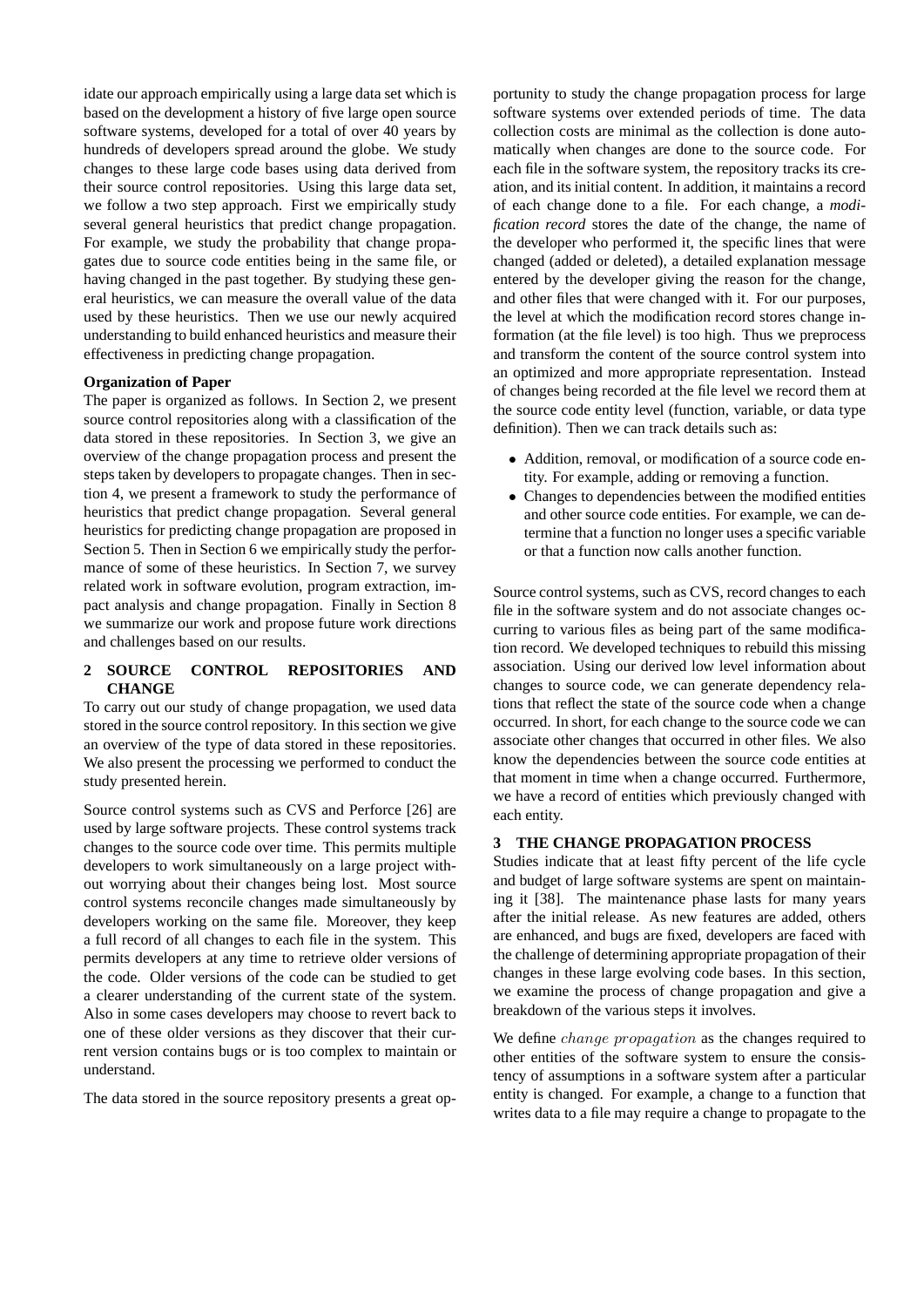function that reads data from file. This would ensure that both functions have a consistent set of assumptions. In some cases no change propagation may be required; for example when a comment is updated, the indentation of the function text is changed, the internal logic of a function is reworked, a locally scoped variable is renamed to clarify its use, or local optimizations are performed. Though developers have to tackle the problem of change propagation and locate entities to change in a software system to ensure its consistency on a daily basis, this problem and its surrounding challenges are not clearly understood.



**Figure 1:** Model of the Change Propagation Process

In Figure 1, we propose a model of the change propagation process. Guided by a request for a new feature, a feature enhancement, or the need to fix a bug, a developer determines the initial entity in the software system that must change. Once the initial entity is changed, the developer then analyzes the source code to determine if there are other entities to which the change must be propagated. Then she/he proceeds to change these other entities. For each entity to which the change is propagated the propagation process is repeated. When the developer cannot locate other entities to change, she/he consults a *Guru*. If the Guru points out that an entity was missed, then it is changed and the change propagation process is repeated for that just changed entity. This continues until all appropriate entities have been changed. At the end of this process, the developer has determined the *change set* for the new requirement at hand – Ideally all appropriate entities should have been updated to ensure consistent assumptions throughout the system.

The Guru can be a senior developer, a software development tool, or even a suite of tests. Usually consulting the senior developer is not a practical option, as the senior developer has limited time to assist each developer. Nor is it a feasible option for long lived projects where no such all knowing developer exists. Therefore, developers find themselves forced to use other forms of advice/information such as the results of test suites or a development tool. Ideally developers would like to minimize their dependence on a guru. They need software development tools that enable them to confidently determine the need to propagate changes without having to seek the assistance of gurus which are not as accessible and may not even exist.

This propagation process is necessary because there are *interdependencies* among the changed entities of a software system. The goal of change propagation is to ensure the consistency of assumptions among these interdependent entities. In many cases these interdependencies are obvious to developers changing the code, based on their experience, domain knowledge, and the output of development tools and code browsers. In other cases, tools such as compilers or linkers point out inconsistencies among interdependent entities by means of error messages. Failure to update any of these interdependent entities would cause the software system to have inconsistencies in its assumptions. As a result new faults may appear in the code.

Developers spend a considerable amount of time trying to correctly propagate a change to other entities. This is a labor intensive task that is error prone and not well understood. We investigate if there are good indicators such as call graph relations that could assist a developer in determining other entities to change. By studying this process, we can measure the value of tools, such as dependency browsers that are provided by modern software development environments.

# **4 MEASURING THE PERFORMANCE OF CHANGE PROPAGATION HEURISTICS**

In the following section, we propose several heuristics to generate the set of entities that should be changed in response to a changed entity – These correspond to the "*Determine Other Entities to Change*" step in Figure 1. In this section we present our approach to measuring the performance of these change propagation heuristics.

In the ideal case, a heuristic would correctly suggest all the entities that represent a change set without asking the Guru for any advice. The worst case occurs when the Guru is consulted to determine each entity in the change set. Referring back to the change propagation model shown in Figure 1, we would like to minimize the number of times the Guru is consulted for an entity to change.

# **A Simple Example**

Consider the following example, Dave is asked to introduce a new feature into a large legacy system. He starts off by changing initial entity A. After entity A is changed, one of our heuristics suggests that entities B and X should change as well as. Dave changes B, but then examines X and realizes that it does not need to be changed. So Dave does not need to perform any change propagation for X. He then asks the heuristic to suggest another entity that should change if B were changed. The heuristic suggests Y and W. Neither of which need to change – therefore Dave will not perform any change propagation for Y or W. Dave now consults Jenny, the head architect of the project (the Guru). Jenny suggests that Dave should change C as well. Dave changes C and asks the heuristic for a suggestion for an entity to change given that C was changed. The heuristic proposes D. Dave changes D and asks the heuristics for new suggestions. The heuristic does not return any entities. Dave asks Jenny who suggests no entities as well. Dave is done propagating the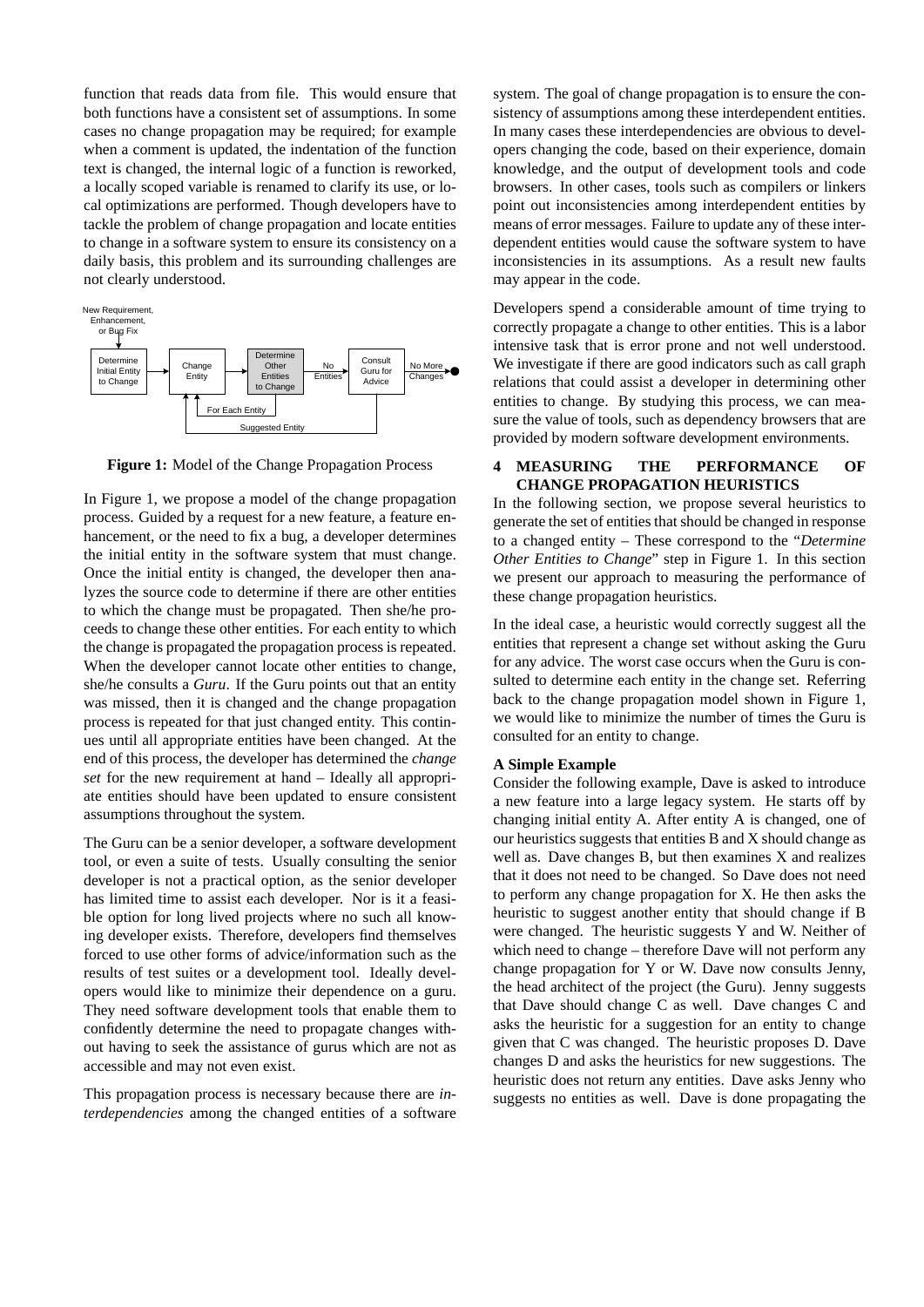change throughout the software system.

#### **Defining Recall and Precision**

To measure the performance of a heuristic we use traditional information retrieval concepts: recall and precision. For our simple example, Figure 2 shows the entities and their interrelationships. Edges are drawn from A to B and from A to X because the heuristic suggested that, given that the change set contains A, it should contain B and X as well. For similar reasons, edges are drawn from B to Y and W and from C to D. We will make the simplifying assumption that a heuristic provides *symmetric predictions*, meaning that if it predicts entity F when given entity E, it will also predict E when given F. We have illustrated this symmetry in Figure 2 by drawing the edges as undirected edges.



**Figure 2:** Change Propagation Graph for the Simple Example - An edge between two entities indicates that a heuristic suggested one when informed about changes to the other one.

The total set of suggested entities will be called the *Predicted* set; *Predicted* =  ${B, X, Y, W, D}$ . The set of entities that needed to be predicted will be called the *Occurred* set; *Occurred* =  ${B, C, D}$ . Note that this does not include the initially selected entity (A), which was selected by the developer (Dave) and thus does not need to be predicted. In other words, *Occurred* = *ChangeSet* - {*InitialEntity*}.

We define the number of elements in *Predicted* as  $P(P =$ 5), and the number of elements in *Occurred* as  $O$  ( $O = 3$ ). We define the number of elements in the intersection of *Predicted* and *Occurred* (this intersection is  ${B, D}$ ) as  $PO(PO)$  $= 2$ ). Based on these definitions, we define:

$$
Recall = \frac{PO}{O}
$$
  

$$
Precision = \frac{PO}{P}
$$

In our example,  $Recall = \frac{2}{3} = 66\%$  and  $Precision = \frac{2}{5}$ 40%. The rest of this paper will use these definitions of *Recall* and *Precision*. If no elements are predicted (i.e. P and PO are empty), then we define *Precision* as 1, and if no other elements are changed  $(i.e. O$  is empty, we define recall as 1.

We will make another simplifying assumption, which is that each prediction by a heuristic is based on a single entity

known to be in the change set. For example, a heuristic may base a prediction on single element C known to be in the change set, and not on a set of entities such as  ${A, C}$ known to be in the change set. A further assumption is that the developer (Dave) will query the heuristic for suggestions based on every so far suggested entity (which is determined to be in the change set) before querying the Guru (Jenny). An implication of our simplifying assumptions is that the heuristics may not do as well in making predictions as they would without these assumptions.

Our simplifying assumptions imply that *the ordering of selections and queries to a heuristic are immaterial*. For example, Dave might initially select entity B or C or D instead of A. Further, if Dave had a choice of queries to the heuristic (say, to get suggestions based on either entity M or N), either query could be given first. Regardless of the selections and ordering, the values determined for *Precision* and *Recall* would not be affected. The change records from the source control system do not record the ordering of selections. So, not only do our assumptions simplify our analysis, they avoid the need for information that is not available from the change records.

There is an interesting implication of our assumptions, as we will now explain. In Figure 2, within the change set, there are two connected components, namely  ${A, B}$  and  ${C, \nightharpoonup}$ D}. With an *ideal* heuristic, which could be used to predict all entities in a change set without recourse to a Guru, there would necessarily be exactly one connected component. If there is more than one connected component, each of these, beyond the initial one, implies a query to a Guru. In other words, if CC is the number of connected components and G is the number of queries to the Guru, then  $G = CC - 1$ . With an ideal heuristic,  $CC = 1$  and  $G = 0$ , while with the worst heuristic,  $CC = N$  and  $G = N - 1$ , where N is the number of entities in the change set. Based on our previous definition of Recall, it can be proven that

$$
Recall = 1 - \frac{(CC - 1)}{(N - 1)}
$$

This is the Recall formula actually used in our analysis.

#### **Average Performance**

We have presented a framework to measure the recall and precision of a heuristic for a particular change set. To measure the performance over time we sum up the recall and precision for each change set and divide by the number of change sets  $(M)$  in the history of a studied project:

$$
Average Recall = \frac{1}{M} * \sum_{i=1}^{M} (Recall_i)
$$
  

$$
Average Precision = \frac{1}{M} * \sum_{i=1}^{M} (Precision_i)
$$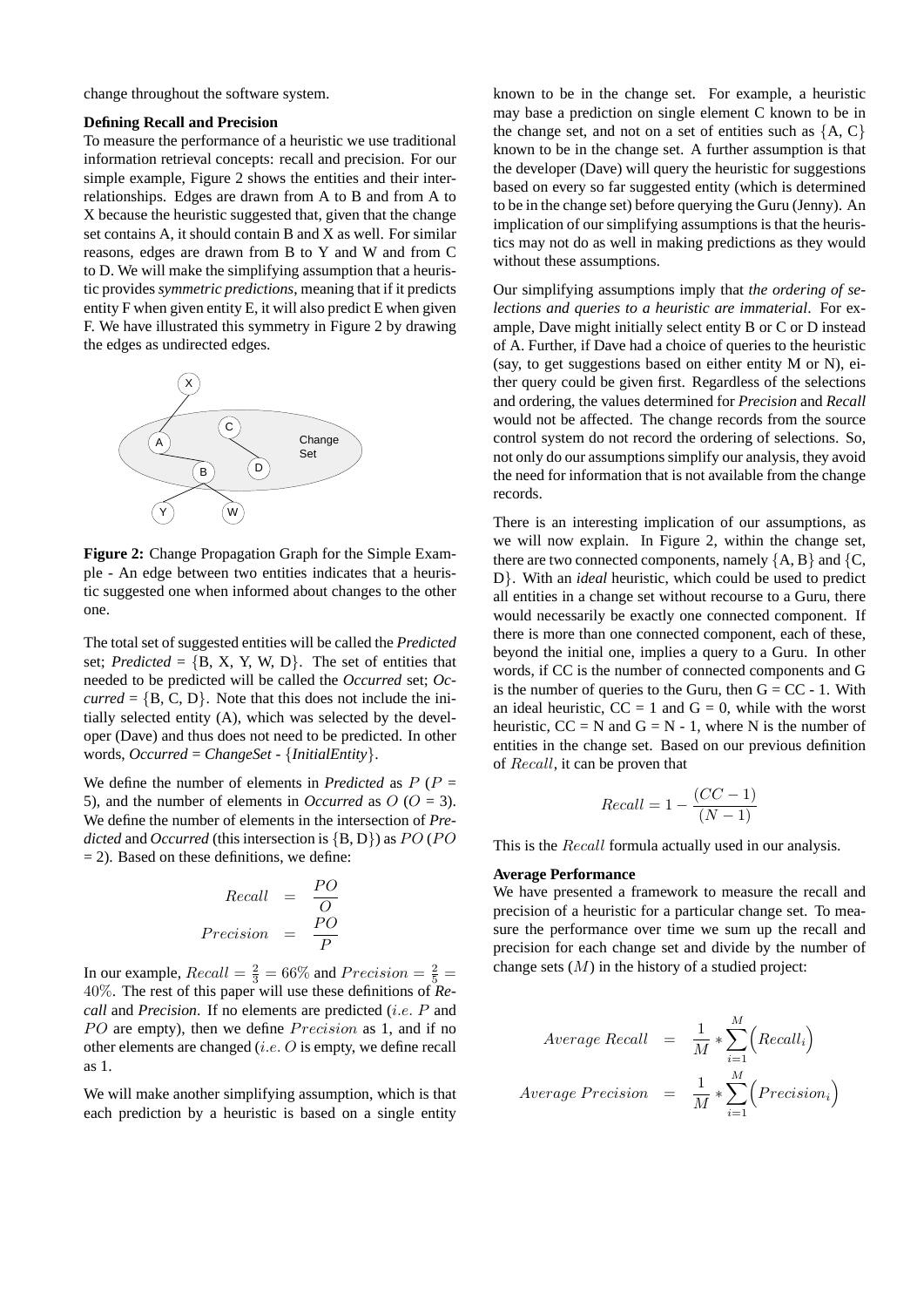# **5 HEURISTICS FOR PREDICTING CHANGE PROPAGATION**

In this section, we introduce several heuristics which could be used to predict change propagation by suggesting entities that should change based on an entity that has changed. These heuristics are based on our analysis of the modification records, our intuition and previous research in software engineering.

Each heuristic is characterized by two main aspects:

- **Heuristic Data Source** This determines the source of data, such as call graph or historical co-change, used by the heuristic algorithm to suggest other entities to change.
- **Pruning Technique** The pruning technique defines the algorithms used by heuristics to prune their suggested change set. For example, a heuristic may choose to return the ten entities most recently changed in the past with a specific entity instead of returning all entities that ever changed with it. The pruning technique would assist in improving the precision of a heuristic. When no pruning technique is used, a heuristic maximizes recall while sacrificing precision.

# **Heuristic Data Sources**

There exist several sources of data that a heuristic can use to predict the set of entities that should change. These heuristics aim to reduce the number of predicted entities that are not needed to change while ensuring all the entities that should change are predicted. Some of the possible sources of data are the following:

#### *Entity Data*

An Entity based heuristic proposes that the change propagation process is dependent on the particular changed entity. For example, a change may propagate to other entities interdependent on the changed entity according to relations such as:

- A *Historical Co-change* records that one entity changed at the same time as another entity. If entity  $A$  and  $B$ changed together in previous change sets, then they are related via a Historical co-change relation.
- A *Code Structure* relation records static dependencies between entities. *Call*, *Use* and *Define* relations are some possible sub-relations:
	- **–** The *Call* relation records that a function calls another function or macro.
	- **–** The *Use* relation records that a function uses a variable.
	- **–** The *Define* relation records that a function defines a variable or has a parameter that is of a particular type. For example F *Define* T, means F defines a variable of type T.
- A *Code Layout* relation records the location of entities relative to classes, files or subsystems in the source

code. Containers such as files and classes are good indicators of a relation between entities, and related entities tend to change together.

# *Developer Data*

A Developer based heuristic assumes that change propagates to other entities changed recently or frequently by the same developer. This heuristic is based on the observation that over time developers gain expertise in specific areas of the source code and are likely to modify the same entities in their acquired areas of expertise.

# *Process Data*

A Process based heuristic assumes that change propagation depends on the process employed in the development. For example a change to a particular entity tends to propagate changes to other frequently or more recently changed entities independent of the specific entity that changed, as these recently changed entities may be responsible for a specific feature being modified throughout the software system.

# *Name Similarity Data*

A Name Similarity heuristic assumes that change propagates to entities with similar names, as the similarity in naming indicates similarities in the role of the entities and their usage. We don't use this heuristic in our study, but work in [1] has shown its value in improving automatic clustering of files.

# *Random Data*

A heuristic which uses a random generator to produce the set of suggested entities to change. Such a heuristic assumes that change propagation is a random process that is chaotic and unpredictable. Clearly such a heuristic is counter intuitive and we don't use it in our study instead we focus on the other mentioned heuristics.

Other sources of data may exist. Also the aforementioned data sources can be combined and extended in various ways. For example, another possible heuristic is the co-call heuristic, where A and B both call C. A and B may implement similar functionality and a change to A may propagate to B.

#### **Pruning Techniques**

There are several techniques to reduce the set of suggested entities by a heuristic. Some of the possible pruning techniques are:

- *Frequency* techniques return the most frequently related entities up to some threshold. For example, the distribution of change frequency seems to follow a *zipf* distribution which indicates that a limited number of entities tend to change frequently and a large number of entities change very infrequently [37].
- *Recency* techniques return entities that were related in the recent past. These techniques support the intuition that development tends to focus on related functionality during particular time periods.
- *Hybrid* techniques combine *Frequency* and *Recency* techniques using counting or some type of exponential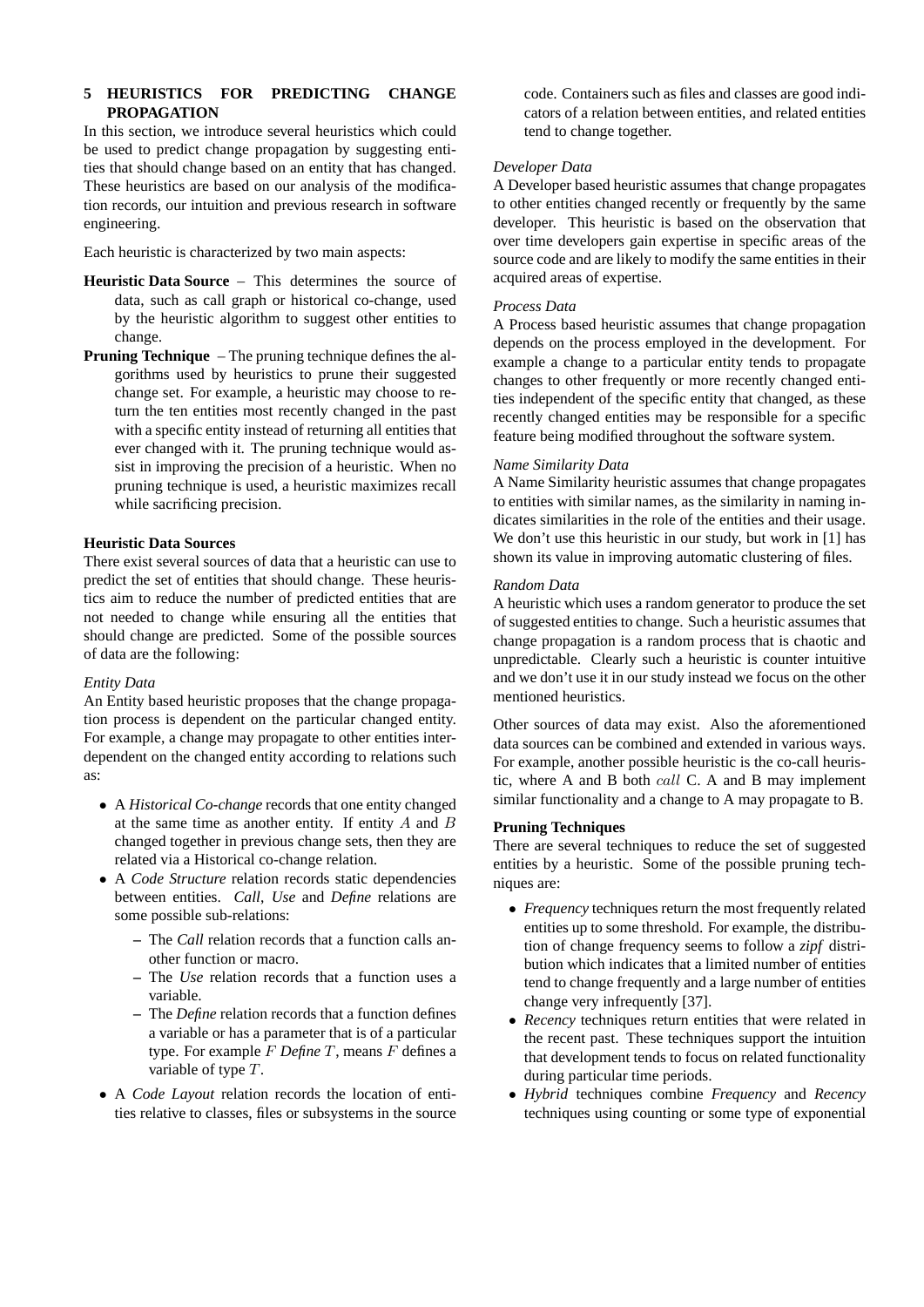decay function as done by [13] to predict faults in software systems.

- *Random* techniques randomly pick a set of entities to return up to some threshold such as a count. This technique might be used when there is no frequency or recency data to prune the results.
- *No pruning* returns the results without any deletions.

# **6 EMPIRICAL STUDIES**

Using our definitions of recall and precision we could measure the performance of heuristics by monitoring the change process and making developers use our heuristic tool to suggest entities to change. Unfortunately, this is a time consuming process and would require developers to adopt our tool in their development process. Also it would prevent us from experimenting with several heuristics as we could only test one heuristic at a time. Instead we use the historical change data stored in the source control repository to measure the performance of our heuristics. We study each change set in the history of the project and determine the performance of the proposed heuristics.

We start this section by giving an overview of the software systems and the modification records studied. We follow this by selecting several change propagation heuristics and measuring their performance using the historical data stored in the source control system.

# **Studied Systems**

We used five open software systems to validate our work. The studied systems have been developed for the last 10 years and in total have over 40 years of historical modification records stored in their source control system. Table 1 lists the type of the software system, the date of initial modification processed in the source control data, and the programming language used. We chose to study systems with a variety of development processes, features, project goals, personnel, and domain of the studied software systems to help ensure the generality of our results and their applicability to different software systems.

| Application   | Application               | <b>Start</b>     | Files  | Prog. |
|---------------|---------------------------|------------------|--------|-------|
| Name          | Type                      | Date             |        | Lang. |
| <b>NetBSD</b> | OS                        | March 1993       | 15.986 | - C   |
| FreeBSD       | OS                        | June 1993        | 5.914  | C     |
| OpenBSD       | OS                        | Oct 1995         | 7.509  | C     |
| Postgres      | <b>DBMS</b>               | <b>July 1996</b> | 1,657  | C     |
| GCC           | $C/C++$ Compiler May 1991 |                  | 1,550  | C     |

**Table 1:** Characteristics of the Studied Systems

#### **Studied Modification Records**

In our empirical work, we studied change sets in several software systems. Empirically, a change set is derived from the modification records stored in a source control repository for the projects. Using a lexical technique, similar to [21], we studied the content of the detailed message attached to each modification record throughout the history of a project. We extracted and removed using this technique all General Maintenance (GM) modifications which are mainly bookkeeping changes. They do not reflect the implementation of a particular feature. These modifications are not considered in our analysis of the change propagation process. For example, modifications to update the copyright notice at the top of each source file are ignored. Modifications that are re-indentation of the source code after being processed by a code beautifier pretty-printer are ignored as well. We chose not consider these GM modifications as they are rather general and we do not expect any heuristics to predict the propagation of changes in these modifications.

We classified the remaining modification records into two types:

- Records where entities are added, such as the addition of a function, and
- Records where no new entities are added.

We chose to study the change propagation process using only modification records where no entities were added. This choice enables us to compare different change propagation heuristics fairly, as it is not feasible for any heuristic to predict propagation to or from newly created entities. We note that for our historical based heuristics we still use the records where entities are added or removed to improve future suggestions but we do not measure the performance of any heuristic using these records.

Table 2 gives a breakdown of the different types of modification records in the software systems we studied. The studied modification records represent on average 60% of all the available records in the history of a project, after removing GM modifications and modifications where entities are added. We believe that the studied modification records are a representative sample of changes done to large software projects throughout their lifetime.

In our analysis we make the assumption that each modification records contains only related changes, i.e., that involve a change propagation. In principle, It is possible that a developer may check in several unrelated entities as part of the same modification record. For our purposes, we assume that this occurs rarely. We believe that this is a reasonable assumption based on the development process employed by the studied open source projects and discussions with open source developers [4, 19, 32]. In most open source projects, access to the source code repository is limited. Only a few selected developers have permission to submit code changes to the repository. Changes are analyzed and discussed over newsgroups, email, and mailing lists before they are submitted [9, 20, 34]. We believe that this review process reduces the possibility of unrelated changes being submitted together in a modification record. Moreover, the review process helps ensure that changes have been propagated accurately in most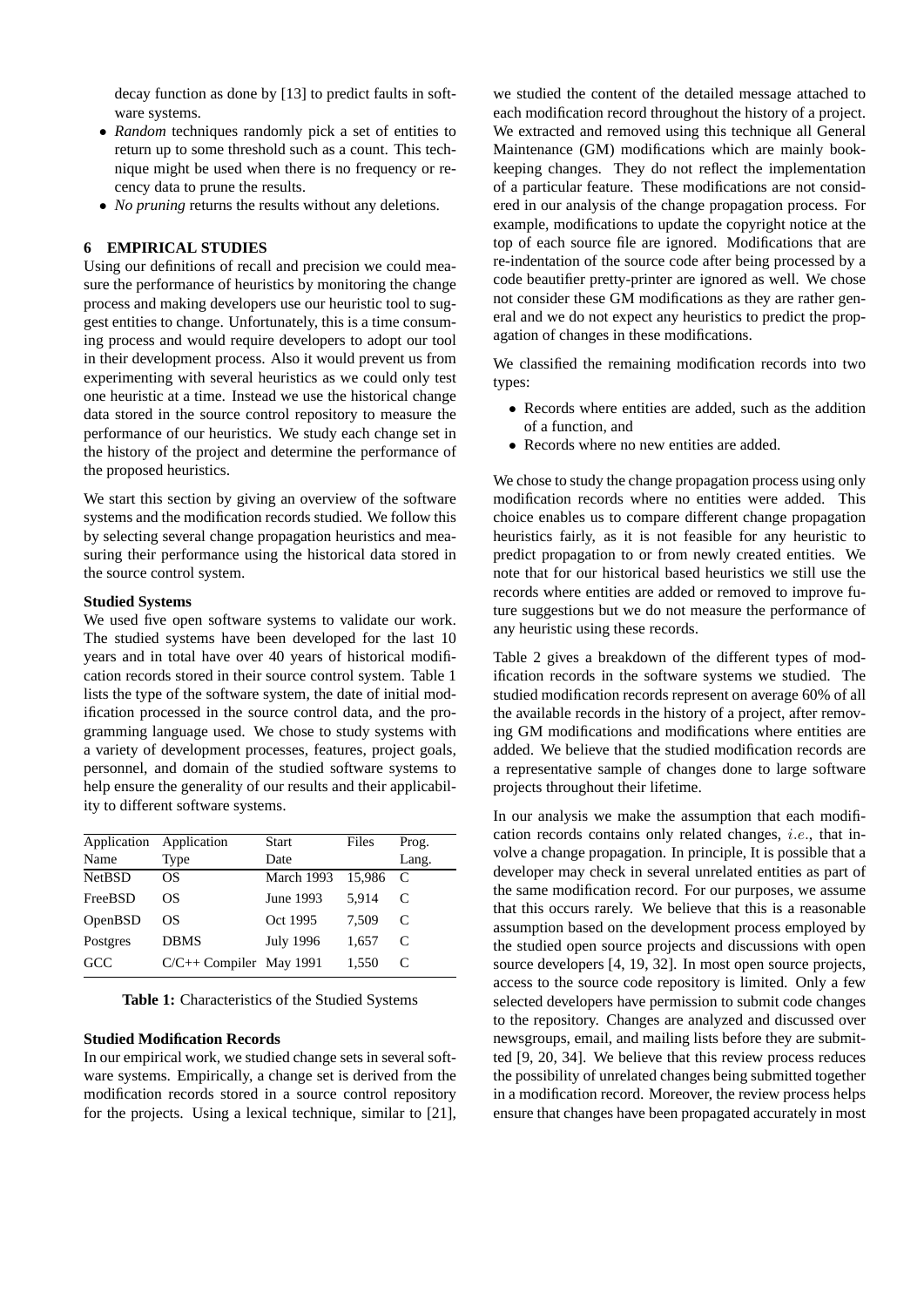| Application   | All       | <b>GM</b> | <b>New Entities</b> | Studied  |
|---------------|-----------|-----------|---------------------|----------|
| Name          | Records   | Records   | Records             | Records  |
| <b>NetBSD</b> | 25,839    | 6,204     | 4,086               | 15,567   |
|               | $(100\%)$ | (24%)     | (16%)               | $(60\%)$ |
| FreeBSD       | 36,635    | 7.703     | 8070                | 20,862   |
|               | $(100\%)$ | $(21\%)$  | (22%)               | (57%)    |
| OpenBSD       | 13,653    | 2.741     | 2.743               | 8,169    |
|               | $(100\%)$ | $(20\%)$  | $(20\%)$            | $(60\%)$ |
| Postgres      | 6.199     | 1,461     | 1,514               | 3,224    |
|               | $(100\%)$ | (23%)     | (24%)               | $(52\%)$ |
| GCC           | 7,697     | 901       | 1114                | 5682     |
|               | $(100\%)$ | $(12\%)$  | $(14\%)$            | (74%)    |

**Table 2:** Classification of the Modification Records for the Studied Systems

cases. Thus most change sets are likely to contain a complete propagation of a change to all appropriate entities in the software system.

#### **Measuring the Performance of Change Propagation Heuristics**

Due to size limitations, we will not address all possible heuristics presented in section 5. We chose to study the following heuristics:

- 1. Developer Based (DEV): This heuristic returns all entities that were previously changed by the same developer who is performing the current change.
- 2. Entity Based Historical Co-change (HIS): This heuristic returns all entities that previously changed with the just changed entity.
- 3. Entity Based Code Structure using Call, Use, and Define (CUD): This heuristic returns all entities that are related to the just changed entity via a *Call*, *Use* or *Define* relation.
- 4. Entity Based Code Structure using Code Layout (FIL): This heuristic returns all entities that are defined in the same file as the just changed entity.

As these heuristics do not employ any pruning techniques, we expect their precision to be low in comparison with their recall. We chose to present these unpruned heuristics to determine the *maximum* possible recall for heuristics that are based on specific data sources. For example, we would know the best possible recall for a heuristic which uses code structure information or developer information. We can later focus on improving the precision by experimenting with a variety of pruning techniques for each general heuristic. Moreover, the maximum recall indicates as well the probability that a change propagates due to a particular heuristic.

We study all the software systems using these basic heuristics then we combine the best performing ones to build a hybrid heuristics with pruning techniques. The hybrid heuristic will seek a middle ground by suggesting entities that are expected to change (high recall) and in the same time punning incorrect suggestions (high precision). The performance results for the five studied systems are summarized in Table 3.

The results shown are derived by examining sequentially through time all modification records that are not GM record and where no entities were added. For each modification record, the heuristics had to predict the change propagation process outlined in section 4. Then the performance of the heuristic is measured. To avoid penalizing heuristics based on historical data as they work on building a historical record of changes to give useful predictions, we did not measure the performance of the heuristics for the first 250 modification records for a software system.

# **Discussion of Results**

Examining Table 3, we notice that DEV heuristic has a high recall but low precision. This indicates that through the lifetime of a project, developers of the studied systems tend to work on many entities that are not necessarily related. They do not focus on a specific set of subsystems and entities. Also the concept of code ownership is not strictly adhered to [7]. The very low precision values discourage us from pursuing this heuristic for the design of the hybrid heuristics later in this section.

Again looking at Table 3, we conclude that the FIL heuristic has the best balance of precision versus recall compared to the other three heuristics. It has a high recall without considerably sacrificing its precision. We consider this as empirical validation for our previous work that hypothesized that a source code file represents a coherent conceptual grouping of related items [14]. It would be interesting to compare these results to an Object Oriented heuristic which would suggest that change propagates to entities in the same object. Using the FIL heuristic is not sufficient as it will only guide developer to examine entities in the current file. Thus entities in other files for which changes have to be propagated will never be suggested using this heuristic.

Further examination of the results in Table 3 reveals that the code structure dependency relation (CUD) is not a good indicator of change propagation in comparison to historical records or code layout information (on average only 42% of entities for which a change should propagate are due to CUD relations). This is an interesting finding; it suggests that code and relation browsers are not particulary effective at indicating which entities to propagate changes to. Software development environments should offer more advanced code and relation browsers that use other sources of data to show the interdependencies between entities in a software system. These new browsers could assist developers as they maintain their evolving systems. For example, Table 3 shows that the HIS heuristic outperforms the CUD heuristic. It has the best recall and second best precision after the FIL heuristic. These results suggest that the development history can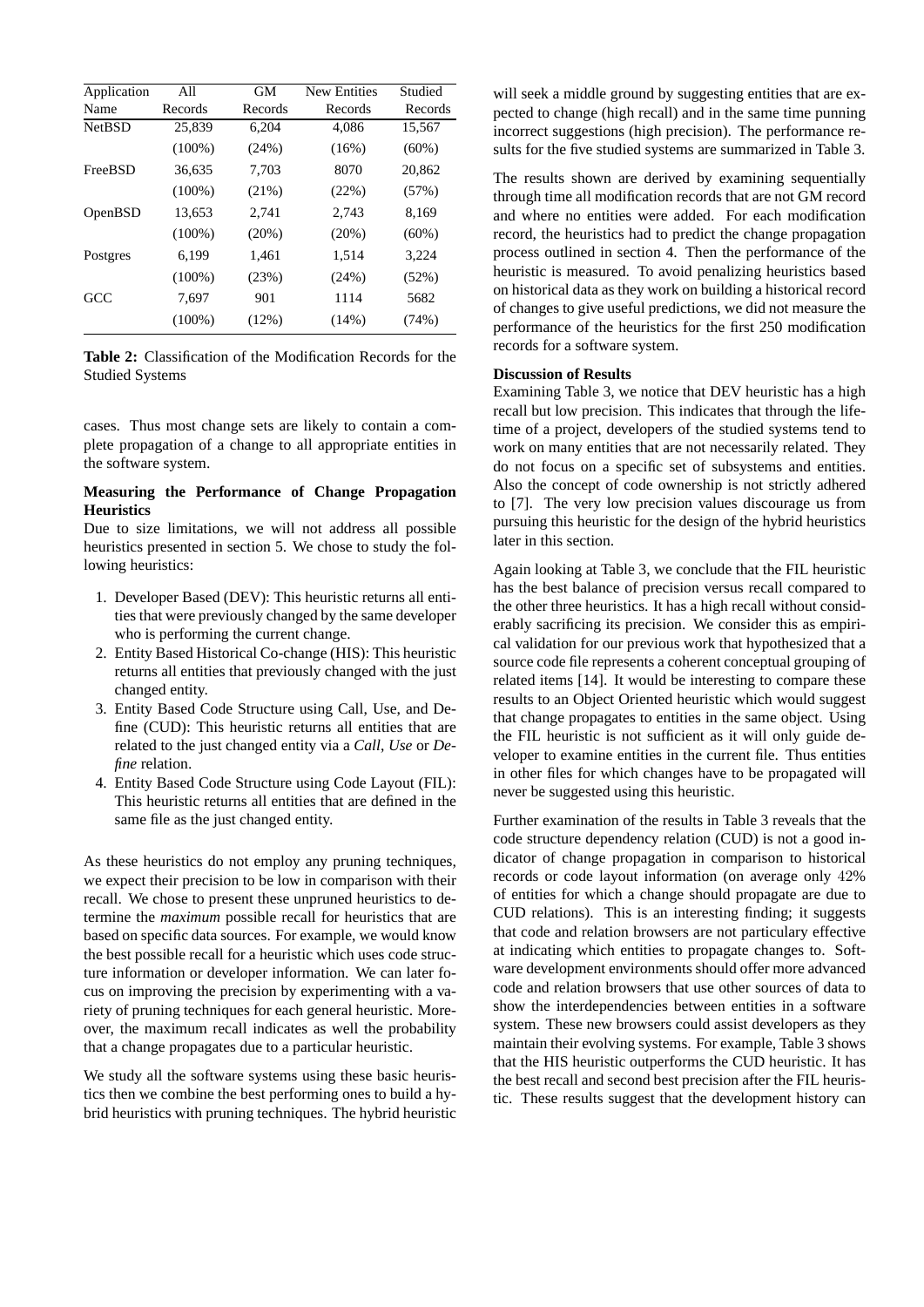| Application   | DEV    |           | <b>HIS</b> |           | <b>CUD</b> |           | FIL    |           |
|---------------|--------|-----------|------------|-----------|------------|-----------|--------|-----------|
|               | Recall | Precision | Recall     | Precision | Recall     | Precision | Recall | Precision |
| <b>NetBSD</b> | 0.74   | 0.01      | 0.87       | 0.06      | 0.37       | 0.02      | 0.79   | 0.16      |
| FreeBSD       | 0.68   | 0.02      | 0.87       | 0.06      | 0.40       | 0.02      | 0.82   | 0.11      |
| OpenBSD       | 0.71   | 0.02      | 0.82       | 0.08      | 0.38       | 0.01      | 0.80   | 0.14      |
| Postgres      | 0.78   | 0.01      | 0.86       | 0.05      | 0.47       | 0.02      | 0.77   | 0.12      |
| <b>GCC</b>    | 0.79   | 0.01      | 0.94       | 0.03      | 0.46       | 0.02      | 0.96   | 0.06      |
| Average       | 0.74   | 0.01      | 0.87       | 0.06      | 0.42       | 0.02      | 0.83   | 0.12      |

**Table 3:** Performance of the Change Propagation Heuristics for the Five Studied Software Systems

be of considerable value to maintainers of software systems.

Although, the systems used in our study represent several types of software systems, they are all infrastructure software systems with no graphical user interface. Other systems such as those with graphical interface or which may implement business logic such as banking and online purchasing systems may produce different results. By investigating other types of software systems, we can determine the generality of our findings. Nevertheless, the findings suggest that historical information can assist developers in propagating changes and that code structure (i.e. dependency browsers) are not as helpful as historical information or code layout (FIL) information.

#### **Improving Precision With Hybrid Heuristics**

The results shown in Table 3 indicate that the FIL and HIS heuristic are the two best performing heuristics. Unfortunately, the FIL heuristic can only suggest entities in the same file, which is a limiting factor. We investigated pruning the suggestions returned by the HIS heuristic to increase its precision. We then combined the results with suggestions from the FIL heuristic. This lead to the development of a family of hybrid heuristics (HYB). These heuristics are based on the following intuition:

- 1. Entities that changed together in the past have a high tendency to change together in the future as we observed in the performance of the HIS heuristic.
- 2. Developers tend to group related entities in the same file, as shown through the performance of the FIL heuristic.

Based on this intuition, we define a family of heuristics HYB(A,B) with parameters A and B. Given a changed entity E, the HYB heuristics return:

- 1. Entities that have changed with E in the past at least twice together and more that A% of the time. This prunes entities from the HIS heuristic.
- 2. Entities defined in the same file as E that have changed with E in the past at least twice together and more that (A-B)% of the time. This *relaxes* the previous rule by using the fact that the entities reside in the same file to compensate for a lower percentage of co-change.

We developed this heuristic family through trial and error using the Postgres historical development database. For example, we attempted to use the recency of a co-change to prune entities but the performance of such heuristics were disappointing.



**Figure 3:** Performance of the HYB Heuristic

To measure the performance of the HYB(A,B) heuristic family, we re-ran our experiment on the five studied systems using values for  $A = \{60, 70, 80\}$ , and  $B = \{10, 20, 30\}$ . We produced results for nine versions of the hybrid heuristic. In Figure 3, we show only three of these results to make the figure readable, namely, we show the best (HYB1), average (HYB2), and worst (HYB3) performing heuristics of the nine heuristics. The figure has recall as the x axis and precision as the y axis. We would like to have high recall and high precision heuristics, therefore we prefer heuristics that have data points in the upper right corner of the figure. For each of the five studied system, we plot its precision and recall for each of the three heuristics as a dot in the figure. Then for each of the three heuristics (HYB1, HYB2, and HYB3), we draw the best fitted curve for the five pairs of (recall, precision) for that heuristic. At the end we get one curve per heuristic as shown in Figure 3. The results for the best performing heuristic are summarized in Table 4. The results indicate that using HYB1, we are able on average to suggest to a developer half of all entities to which a change must be propagated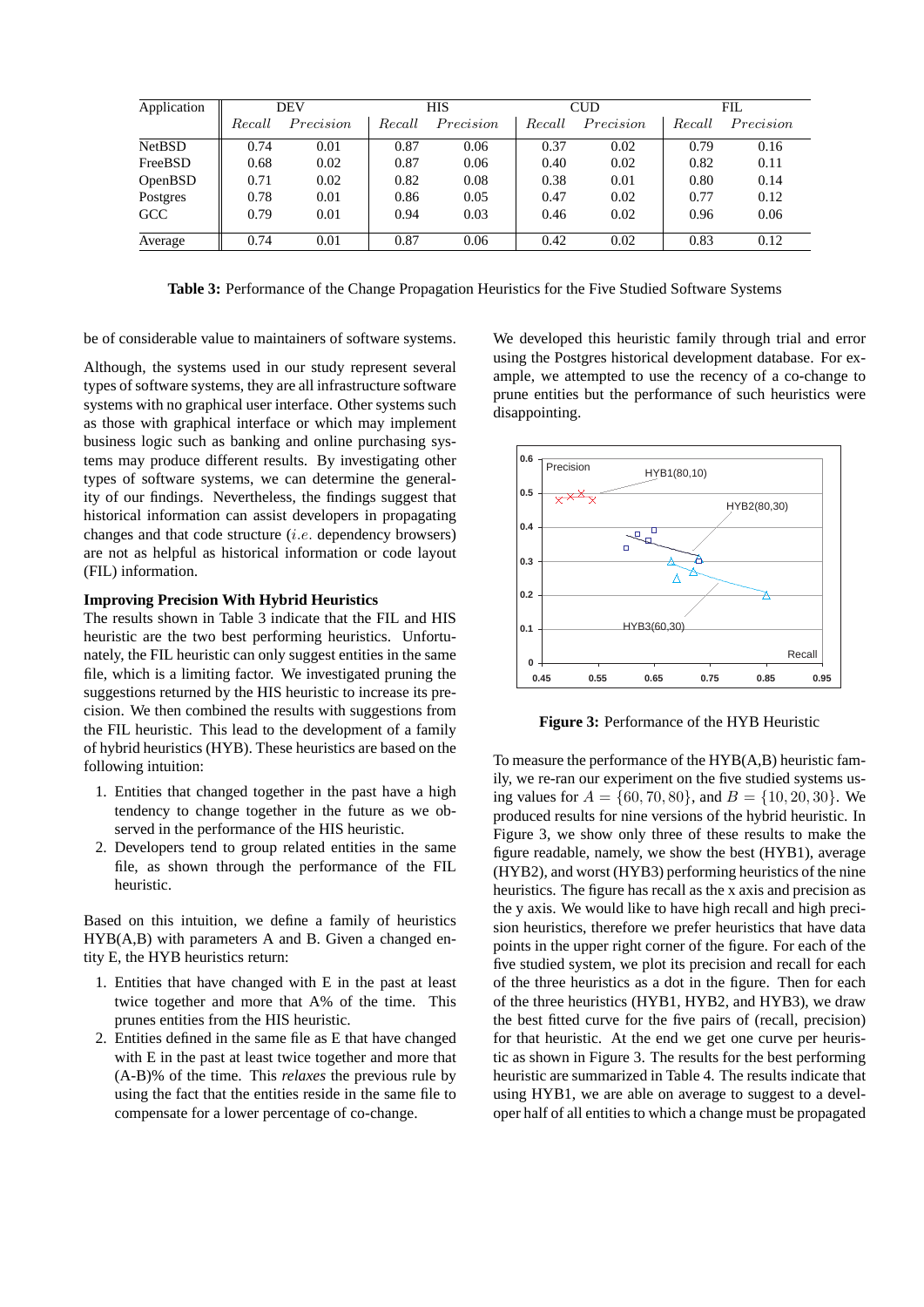and that half of our suggestions are correct. We believe that the precision may be improved as these heuristics currently predict entities based on a change to a single entity and not on a set of changed entities. Nevertheless, the results are in par with typical information retrieval practical boundaries where precision usually lies in the 35%-40% range and recall is around 60% [5]

|           |      |      | NetBSD FreeBSD OpenBSD Postgres GCC Average |      |      |      |
|-----------|------|------|---------------------------------------------|------|------|------|
| Recall    | 0.52 | 0.50 | 0.50                                        | 0.48 | 0.54 | 0.51 |
| Precision | 0.50 | 0.49 | 0.49                                        | 0.48 | 0.48 | 0.49 |

**Table 4:** Performance of the HYB1 - the Best Performing Hybrid Heuristic

The HYB1 heuristic is one of many possible heuristics that can be created by combining a number of sources of data and pruning techniques proposed in Section 5. Ideally, researchers and tool developers can describe various other heuristics and use the technique presented herein and the development history of large software projects to measure the value of such tools even before they proceed to implement prototypes for such tools.

# **7 RELATED WORK**

Arnold and Bohner give an overview of several formal models of change propagation [2, 6]. The models propose several tools and techniques that are based on code dependencies and algorithms such as slicing and transitive closure to assist in code propagation. Rajlich proposes to model the change process as a sequence of snapshots, where each snapshot represents one particular moment in the process, with some software dependencies being consistent and others being inconsistent [27]. The model uses graph rewriting techniques to express its formalism. Our change propagation model builds on top of the intuition and ideas proposed in these models. It simplifies the change propagation process and empirically measures the effectiveness of various sources of data that could be used to assist developers as they maintain their source code. In addition, we use an empirical approach supported by a large data set derived from open source projects to design and validate change propagation heuristics.

Several researchers have proposed the use of historical data related to a software system to assist developers gain a better understanding of their software system and its evolution. Cubranic et al. presented a tool that uses bug reports, news articles, and mailing list posting to suggest pertinent software development artifacts [9]. Our approach focuses on the source code and its evolutionary history as a good source of data for change propagation heuristics. Other types of data sources such as bug reports and mailing list posting can be used as data sources for heuristics as well. Once these sources of data are integrated into our performance measurement framework, we can determine their effectiveness in assisting developers. Other possible source of data are design rationale graphs such as presented in [3, 28]. Yet these later approaches require a substantial amount of human intervention to build the data needed to assist developers in conducting changes.

Chen et al. have shown that comments associated with source code modifications provide rich indexing for source code when developers need to locate source code lines associated with a particular feature [8]. We extend their approach and map changes at the source line level to changes in the source code entities, such as functions and data structures. Furthermore, we map changes to the dependencies between the source code entities. We then measure the benefit of these data sources. Our technique used to build the historical dependency graph is an extension of the work presented in [22] and is similar to work presented in [36]. Concurrently with our work, Zimmermann et al. have mined source control repositories using association rules to produce heuristics for change propagation. They do not use static dependencies, such as the CUD relations covered in our work, in their heuristics. Briand et al. study the likelihood of two classes being part of the same change due to an aggregate value that is derived from object oriented coupling measures [16].

Work by Shirabad [30] which uses machine learning techniques to build co-change relations can be integrated in our heuristics and its performance measured in contrast to several proposed heuristic in this paper. Work by Ying et al. advocates the use of market basket analysis techniques on the historical data in the source code to assist developers as they maintain the source code [35]. Gall proposes the use of visualization techniques to show the historical logical coupling between entities in the source code [11].

#### **8 CONCLUSIONS AND FUTURE WORK**

In this paper we examined the change propagation process in software development. We highlighted the importance of having a good understanding of change propagation. We presented several change propagation heuristics. We proposed an approach to study the performance of various change propagation models and we studied the results empirically using data derived from several open source projects that have been developed for a total of 40 years.

Our results cast doubt on the effectiveness of code structures such as call graphs as good indicators for change propagation. In addition, we have shown that the historical cochange data can be used to develop heuristics to assist developers during the change propagation process with great success.

We believe that the approach and results presented herein should encourage researchers and tool developers to search for different and more sophisticated change propagation heuristics with better performance. These new heuristic and ideas can be validated easily using data derived from the development history of large software projects.